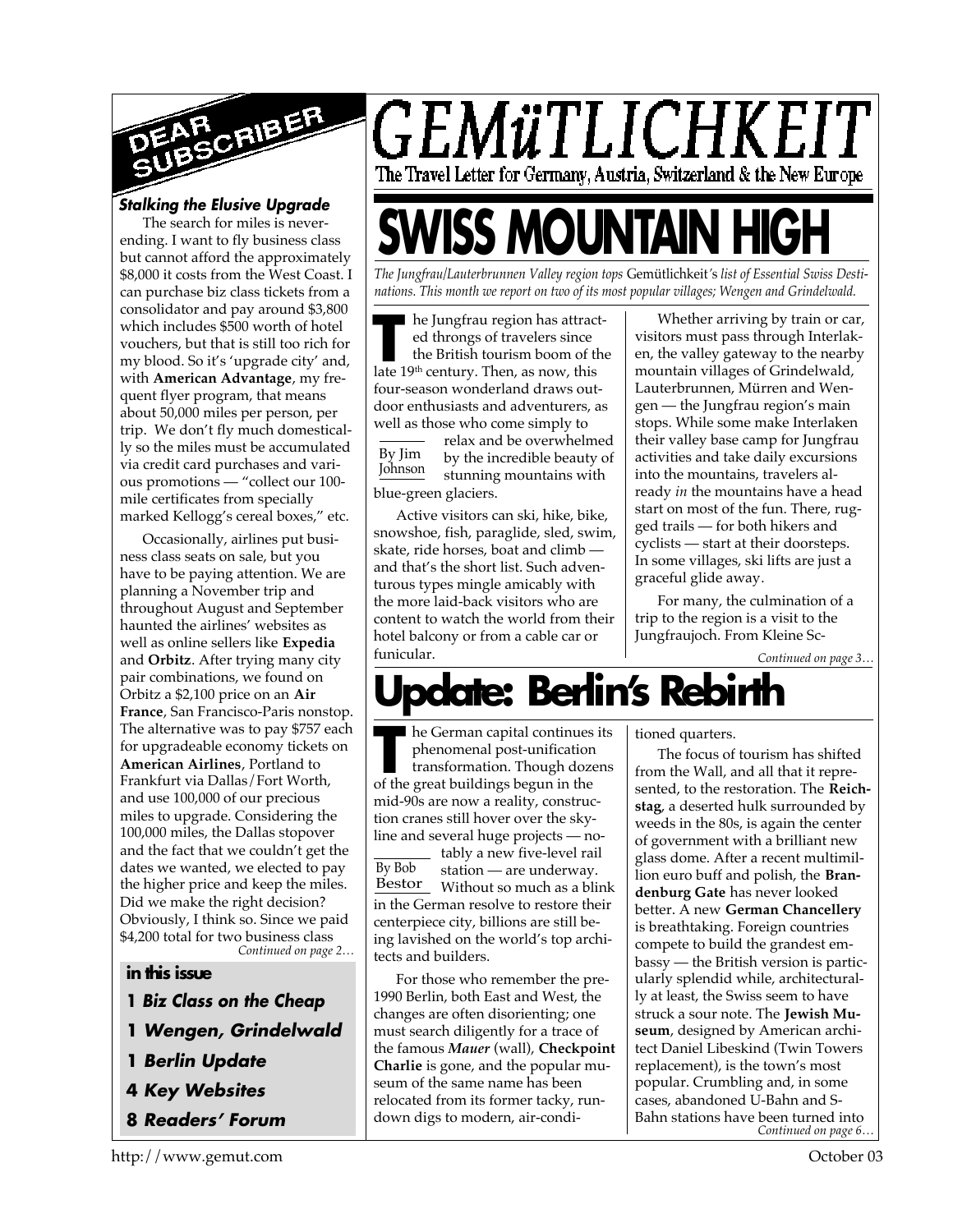## *DEAR SUBSCRIBER Continued from page 1*

tickets, instead of \$1514 for two upgradeable economy seats, our additional cost for admission to the room with the big seats on Air France is \$2,686. But we still have the 100,000 miles. Since one can purchase up to 25,000 miles from American for 2.5 cents each or \$625, it might be argued that we could have purchased the two-person upgrade for \$2,500 (2.5 cents  $x 100,000$  — except that you can't buy more than 25,000 miles per year. It *is* possible, however, to buy another 25,000 miles and give them to someone (spouses to each other, for example). That's another 25k per person for a total of 50k miles, but only half the needed 100,000 hardearned miles which, if used correctly, can be worth much more than 2.5 cents each. For example, in high season about the best we'll be able to do on a biz class purchase is \$7,600 for two tickets from a consolidator. If we instead buy two upgradeable coach fares for, say, \$2,400 and use our 100,000 miles (50,000 per person) to upgrade, we'll save a total of \$5,200 and our 100,000 miles will have been worth 5.2 cents. We will therefore save our miles until then.

If, as we do, you play these mileage games and are continually looking to get upgraded, here are a couple of outstanding resources.

## *Webflyer.com*

The first is www.webflyer.com. This is a huge website with something of interest to every air traveler, but the most informative pages are email forums on each of 30 frequent flyer programs. FF rules are complex, often arcane, and many times the best deals are not well promoted by the airlines. The vast majority of Webflyer's email posts are from *very* savvy, *very* frequent travelers who know from years of experience how to work the system.

Let's say, for example, you have 100,000 points in the American Express Mileage Rewards (MR) program and you want to transfer all or some of them to **Lufthansa**, which is not an MR participant. Is such a transfer even possible? That very question was recently asked on Webflyer's MR forum and here is one of many responses:

*If you are willing to move your points to another Star Alliance partner to redeem them on LH, you can do either of the following:*

*1. Move AMEX MR points to either Mexicana or ANA directly since both are in the Star Alliance and part of the AMEX program. You can then redeem points on LH!*

*2. Wait till October 26, 2003 and move the points to USAirways directly through the AMEX program. USAirways will be part of the Star Alliance on that date and you can then also redeem US points on LH.*

## *Mr. Upgrade*

Those lacking the time or inclination to regularly monitor a dozen or so websites will do well to let someone like Matthew Bennett, aka "Mr. Upgrade," do it for them. His website (www.firstclassflyer.com), monthly

newsletter *First Class Flyer* (\$187), and *raison d'être,* are all about finding the cheapest 'front-of-the-bus' fares and getting the most out of frequent flyer programs. While the price for his newsletter will deter some, the serious business and first-class flyer will find it a bargain.

*Continued on page 8…* With resources such as these, one must now approach the traditional ways of getting a deal on a business class ticket with skepticism. For example, the American Express twofor-one platinum card deal that offers a free international business class ticket with the purchase of a full-fare ticket. There are a couple of hitches; the card's annual fee is \$395 and you pay tax on the free ticket. Right now, for a late November departure from the West Coast, Lufthansa's website wants \$7,694 for the roundtrip to Frankfurt. Add the annual Amex fee of \$395 (I can think of no other reason

## **Using Gemütlichkeit**

• Foreign currency prices are converted to U.S. dollars at the exchange rate in effect at the time of publication. • Hotel prices listed are for one night. Discounts are

often available for longer stays.

• All hotel prices include breakfast unless otherwise noted.

• Local European telephone area codes carry the "0" required for in-country dialing. To phone establishments from outside the country, such as from the USA, do not dial the first "0".

## **Logging on to our Website**

Except for the most recent 12, back issues in text format from January 1993 are available free to subscribers only at http://www.gemut.com (click on "Members"). To access the issues enter the user name and password published in this space each month. The new codes are:

User Name: **dlrow** Password: **9753**

## Vol. 17, No. 9 **GEMÜTLICHKEIT** FLOTEL RESTAURANT RATING KEY **October 2003 Rating Scale Scale**

| <b>Publishers:</b>                                                                                                                                                                                                                                                                                                                                                                                                                               | Robert H. & Elizabeth S. Bestor |  |  |
|--------------------------------------------------------------------------------------------------------------------------------------------------------------------------------------------------------------------------------------------------------------------------------------------------------------------------------------------------------------------------------------------------------------------------------------------------|---------------------------------|--|--|
| Editor:                                                                                                                                                                                                                                                                                                                                                                                                                                          | Robert H. Bestor                |  |  |
| Contributors:                                                                                                                                                                                                                                                                                                                                                                                                                                    | Jim Johnson, Mark Honan         |  |  |
| Webmasters:                                                                                                                                                                                                                                                                                                                                                                                                                                      | Criss Garcia, Ryan Stowasser    |  |  |
| <b>Consulting Editor:</b>                                                                                                                                                                                                                                                                                                                                                                                                                        | <b>Thomas P. Bestor</b>         |  |  |
| <b>Subscription Dept:</b>                                                                                                                                                                                                                                                                                                                                                                                                                        | Kurt Steffans                   |  |  |
| <b>Subscriber Travel Services:</b>                                                                                                                                                                                                                                                                                                                                                                                                               | Andy Bestor, Laura Riedel       |  |  |
| Gemütlichkeit (ISSN 10431756) is published 11 times each year by UpCountry<br>Publishing, 288 Ridge Road, Ashland OR 97520. TOLL FREE: 1-800/521-<br>6722 or 541/488-8462, fax: 541/488-8468, e-mail travel@gemut.com. Web<br>site: www.gemut.com. Subscriptions are \$59 per year for 11 issues. While<br>every effort is made to provide correct information in this publication, the<br>publishers can make no quarantees regarding accuracy. |                                 |  |  |
| <b>POSTMASTER: SEND ADDRESS CHANGES TO:</b><br>Gemütlichkeit, 288 Ridge Road., Ashland OR 97520                                                                                                                                                                                                                                                                                                                                                  |                                 |  |  |

## **Restaurant Criteria**

| Excellent                    | 16 - 20               | Food                       | 65%          |
|------------------------------|-----------------------|----------------------------|--------------|
| Above Average                | 12 - 15               | Service                    | 20%          |
| Average                      | 8 - 11                | Atmosphere                 | 15%          |
| Adequate                     | 4 -<br>$\overline{7}$ |                            |              |
| Unacceptable                 | - 3<br>ი -            |                            |              |
| <b>Hotel Rating Criteria</b> |                       | <b>Value Rating</b>        | <b>Scale</b> |
| People/Service               | 30%                   | <b>Outstanding Value</b>   | $17 - 20$    |
| Location/Setting             | 15%                   | Very Good Value            | $12 - 16$    |
| Guestrooms                   | 30%                   | Average Value              | $9 - 11$     |
| Public rooms                 | 5%                    | <b>Below Average Value</b> | 5 -<br>-8    |
| Facilities/Restaurant        | 20%                   | A Rip-Off                  | -4<br>ი -    |
|                              |                       |                            |              |

## **Special G Designation**

By virtue of location, decor, charm, warmth of management, or combination thereof, an especially pleasant establishment.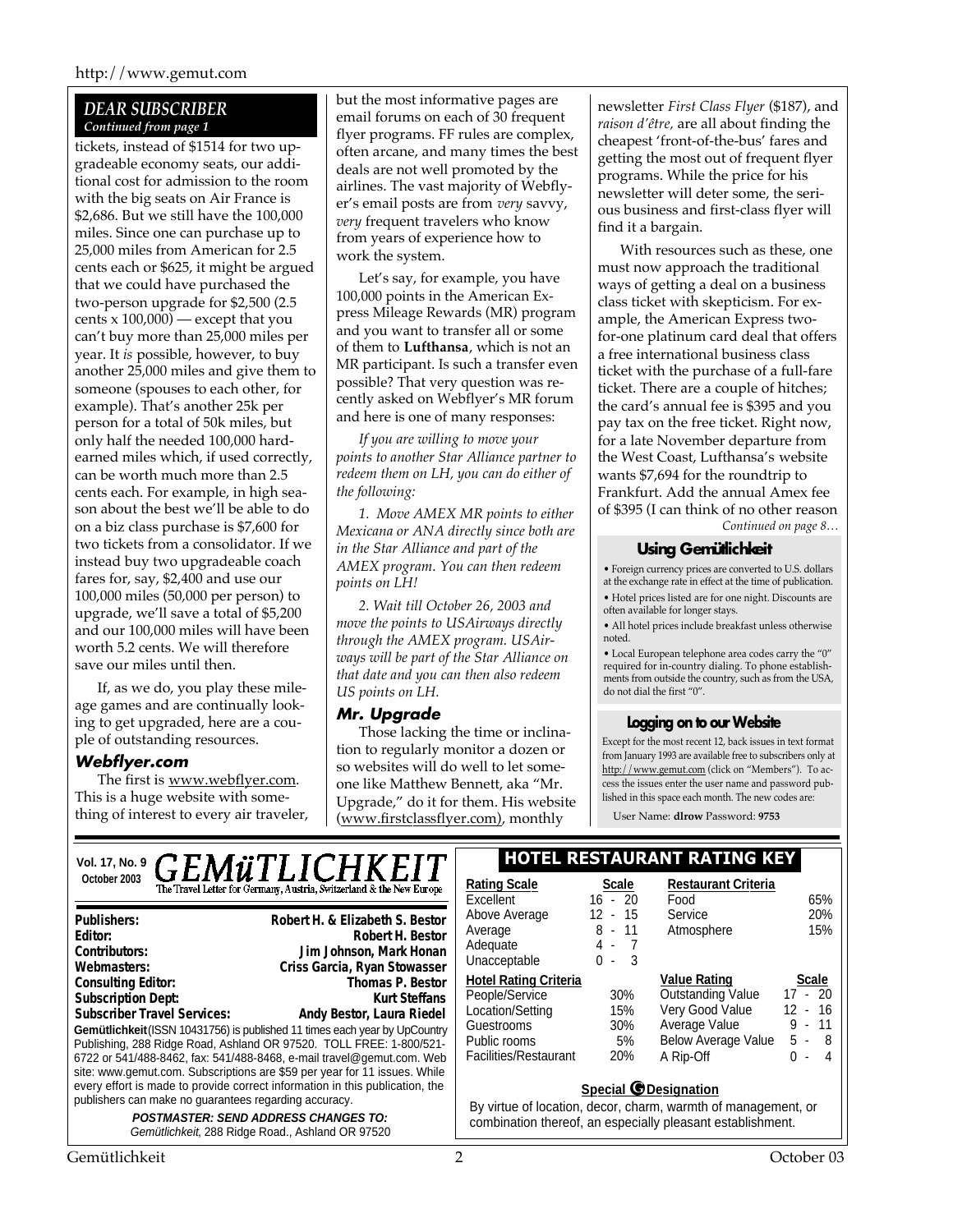## *IN THE MOUNTAINS Continued from page 1*

heidegg (a high plateau accessible by train from either Grindelwald or Wengen), the **Jungfrau Railway** travels primarily through a tunnel to the "Top of Europe" station, where visitors can view the panorama from an observation terrace or outdoor viewing areas, tour the **Ice Palace** in the Aletsch glacier, dine in a variety of restaurants, and ski (generally April-October), hike, or go sledding with huskies.

Grindelwald and Wengen are foremost among the many alpine communities in the Bernese Oberland region: farm towns that have migrated to the less physically demanding profession of tourism. Today, it is the number one industry, with all the attendant pluses and minuses. On the plus side, the tourism infrastructure is strong, excellent lodging exists in all categories, and restaurants meet most tastes. Even the region's six independent railways recently got their act together to create a single ticketing authority.

On the other hand, the commercial centers of each town have an almost cookie-cutter, post-1950s feel. Even car-free Wengen can seem congested. Though in both villages souvenir stores dominate, it's not the shopping areas people come for. It's the mountains, the glaciers, the clear air and the outdoor activities.

## *Grindelwald*

The village lies at the base of the legendary North Face of the Eiger, one of climbing's best-known challenges. The mountain stands starkly as a nearly vertical wall, climbing to a 13,025-foot (3,970-meter) summit. Behind it looms the Jungfrau in snow-topped majesty. Between them, two glaciers carve through stone. Lifts carry guests to adjacent ski and hiking areas, or higher toward activities nearer the Jungfrau.

Vestiges of the Victorian golden age remain in structures like the Grand Hotel Regina, the Hotel Schweizerhof and the chalet-style Hotel Kirchbühl. Rustic charm is just a short distance away where chalets overlook valleys, farms and, of

## **Jungfrau Basics**

**Wengen**

**Population:** 1,300

**Elevation:** 4,180 feet/1,274 meters **Tourist Information:** Tourist Information Wengen, CH-3823 Wengen, tel.: +41/33/ 855 14 14, fax: 855 30 60, email: info@wengen.ch, web: www.wengen.ch.

**Grindelwald**

**Population:** 3,876

**Elevation:** 3,393 feet/1,034 meters **Tourist Information:** Grindelwald Tourismus, Postfach 124, CH-3818 Grindelwald tel.: +41/33/854 12 12, fax: 854 12 10, email: touristcenter@grindelwald.ch, web: www.grindelwald.ch

#### **Transportation**

**Rail:** Interlaken Ost is the transfer station for all points. From there, Jungfraubahn trains follow the Lütschine River until the village of Zweilütschinen, where they separate; some cars go to Grindelwald, others to Lauterbrunnen where they have the further choice of boarding trains to Mürren or Wengen. From Wengen, yet another train goes to Kleine Scheidegg and then on to the Jungfraujoch. Note: the best your rail pass can do on the private Jungfrau Railway is get you a discount.

**Auto:** Cars are allowed in Grindelwald, though parking is difficult downtown. Drivers to car-free Wengen must leave their vehicles in Lauterbrunnen and continue by train.

course, those prime drawing cards, mountains and glaciers.

Though cars are allowed in Grindelwald, there's not a lot of traffic. Still, visitors will find the town's charm increases in direct proportion to distance from the train station and the main road.

## *Wengen*

Though higher, car-free, and more remote than Grindelwald, some visitors find less charm in Wengen. Much of the town's activity— away from the hills and slopes — is focused in a small commercial area, and when it's busy the town can feel uncomfortably confining. When it isn't, it seems a bit desolate.

Wengen appeals especially to visitors who want to be close to the outdoor action. In Grindelwald, though hiking routes crisscross the town, skiers and mountaineers still must travel a short distance on foot, by bus, car or lift. But access to such activities is virtually at your doorstep in Wengen.

## **Lodging Grindelwald**

Grand Hotel Regina Built in 1902 for the British tourist boom, the Regina retains much of the character of that bygone era. The exterior is still impressive with Victorian facade and turrets. Inside, public spaces are elegant, made even more so by centuries-old clocks, paintings and sculptures from the owners' private collection. Its 100 rooms are generally spacious, comfortable and well-appointed, most with superb views to the Eiger North Face.

The hotel is across from the rail station on the south side of the main road. Among the south-facing rooms, Room 414 is a double with a stunning view straight to the Eiger. Walls are whitewashed plaster, and the décor emphasizes brass and glass. Room 416 has the same view but its wooden ceilings and fabric wall coverings give it a more historic feel. Southfacing second-floor rooms have large terraces but the views aren't quite as spectacular.

Sauna fans will especially enjoy the Regina's new Alpin Wellfit Club, which contains an extensive and creative sauna complex.

**Contact:** Grand Hotel Regina, CH-3818 Grindelwald, tel. +41/33/854/ 8600, fax: 854 8688, email: info@grandregina.ch, web: www.grandregina.ch. **Daily Rates:** Singles CHF 295 to 400 (\$222-301), doubles CHF 430 to 500 (\$323-376), Jr. suites CHF 640-820 (\$481-617). Breakfast is an additional CHF 35 (\$26) per person. **Rating:** QUALITY 18/20 VALUE 10/20

## Central Hotel Wolter

The three-star Central Hotel Wolter offers views to the Eiger but over the main street. For many guests, this is an acceptable trade-off for lower prices. Some also like the theme-based rooms and ask for them specifically. There are Flower Rooms with flowers and vines carved into head- and footboards, blue sky with tiny "star" lights overhead, and floral murals throughout. The Cliff Rooms give insecure sleepers the chance to look up and see realistic "stone" outcroppings looming over their beds. Cheese Rooms and Cow Rooms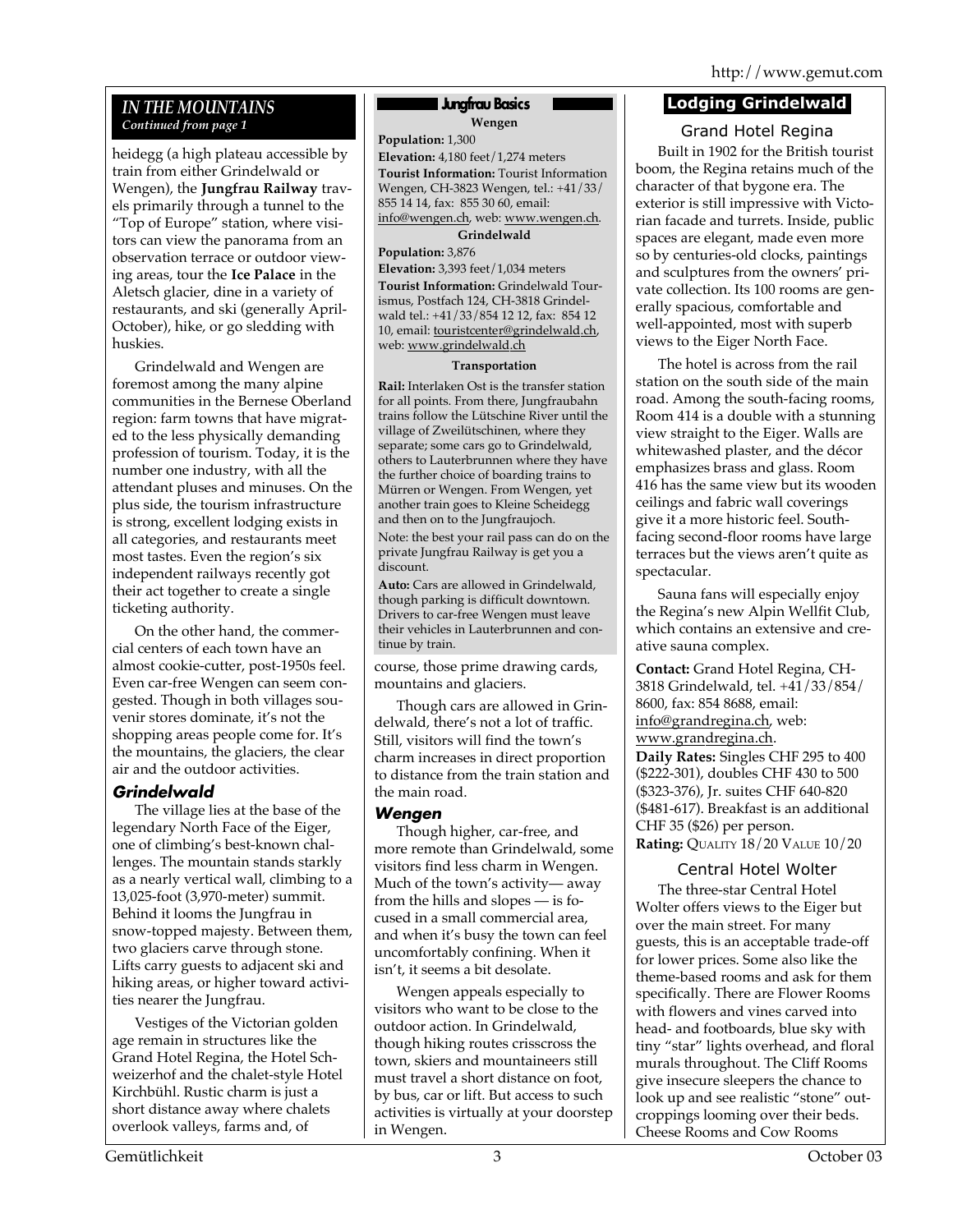#### http://www.gemut.com

(where you open the closet doors by putting your fingers in a cow's nostrils) offer less threatening motifs. Farm Room 459, with cows and goats carved in the headboard, is the best bet with a balcony and bathroom with tub/shower.

**Contact:** Central Hotel Wolter, CH-3818 Grindelwald, tel. +41/33/854 3333, fax: 854 3339, email: wolter@grindelwald.ch, web: www.central-wolter.ch. Proprietor: Andreas and Monica Kaufmann. **Daily Rates:** Singles CHF 105-125 (\$79-94), double CHF 210-250 (\$158- 188). Parking is CHF 5 (\$4) per day. **Rating:** QUALITY 14/20, VALUE 15/20

#### Schweizerhof

Although the Schweizerhof was built just a decade before the Grand Hotel Regina, it seems much older not in the sense of rundown but in Old World charm and character. During an extensive 1994 makeover, the owners obviously put more emphasis on restoration than renovation. The place is gorgeous.

To the left of the lobby is a quiet sitting area with richly upholstered furniture, fireplace and extensive library. Antique farm furniture such as giant chests and wardrobes lend a sense of permanence and country charm to landings, hallways and other public spaces.

#### **Key Websites for the Traveler**

**• www.gemut.com** Gateway site for travelers to Germanic Europe, including car rental, rail passes, hotel bookings, traveler feedback, travel tips and past issues (free access to back issues for subscribers; see log-on info on page 2).

**• www.viamichelin.com** The Michelin database of hotels and restaurants plus great interactive trip planning tools.

**• www.travelgearnow.com** Guidebooks, maps, travel accessories, luggage, all at 10% off for subscribers.

**• www.webflyer.com** Informative frequent flyer

forums make this a must for air travelers.

**• bahn.hafas.de/bin/query.exe/en** German rail. Train schedules throughout Europe, not just Germany.

**• www.sbb.ch/index\_e.htm** Swiss and European rail schedules.

**• www.ski-europe.com** Top web resource for skiers with much data on Alpine resorts.

**• www.myswitzerland.com** Website of Switzerland's national tourist authority.

**• www.germany-tourism.de** Germany's national tourist authority.

**• www.austria.info/us** Austria's national tourist authority.

**• http://www.hhog.de** Website for an alliance of historic German cities.

Guestrooms are bright and cheerful, and many have large balconies and windows. All doubles have both tub and shower. The new section has less character than the old.

**Contact:** Schweizerhof, CH-3818 Grindelwald, tel. +41/33/853 2202, fax: 853 2004, email: schweizerhof@grindelwald.ch, web: www.hotel-schweizerhof.com **Daily Rates:** Singles CHF 210-250 (\$151-180), double CHF 375-435 (\$270-313). Rates include parking, breakfast and dinner. **Rating:** QUALITY 17/20, VALUE 17/20

## Hotel Eiger

The four-star Eiger is about 500 meters from the railway station on the north side of the street. All 46 rooms are named after famous mountain peaks and were completely renovated in 2001. Rooms are generally spacious and bright and make extensive use of local wood. Closets and bathrooms are large and each room's namesake peak is depicted in a mural above the bed. Number 403 (the Mönch) sits high above the town and has a large balcony with Eiger view. Number 406 lacks the balcony and Eiger view but is much larger.

A nice touch for families with infants is walkie-talkies that enable parents in the restaurant to keep an electronic ear out for crying babies.

**Contact:** Hotel Eiger, CH-3818 Grindelwald, tel. +41/33/854 3131, email: hotel@eiger-grindelwald.ch, web: www.eiger-grindelwald.ch. **Daily Rates**: Singles CHF 150-160 (\$108-115), double CHF 300-320 (\$216-230).

**Rating:** QUALITY 16/20, VALUE 16/20

## Hotel Kirchbühl

In a quiet country setting about 10 minutes walk from the village center, this four-story, four-star, chalet-style hotel has large, airy guestrooms. South-facing ones offer stunning views of the Lower Grindelwald Glacier between the Eiger and the Lauteraarhorn. All have balconies. The style is Swiss-modern: lots of wood, glass and sunny spaces.

**Contact:** Hotel Kirchbühl, CH-3818 Grindelwald, tel. +41/33/853 3553, fax: 853 3518, email:

hotel@kirchbuehl.ch, web: www.kirchbuehl.ch **Daily Rates:** Singles CHF 165-210 (\$119-151), double CHF 270-340 (\$194-245). **Rating:** QUALITY 16/20 VALUE 16/20

## **Wengen Lodging**

#### Beausite Park

The sprawling six-story Beausite Park Hotel stands proudly over Wengen, with red-trimmed balconies and full four-star glory. From its glassrimmed lobby, guests can look straight across to the Jungfraujoch.

Under the direction of owners Magrit and Erich Leeman-von Allmen, the Park places great emphasis on guest pampering, in large part via an extensive spa that offers massage, saunas, beauty treatments, and a grotto-like indoor pool overlooking the mountains. The 50 rooms are above average in size with plenty of closet space and room to spread out.

The house's best view is from the balcony of Number 416 and you can even mountain-gaze from your bed through the floor-to-ceiling sliders. If views and balconies aren't important, Number 206, a standard double, is as large as a junior suite.

**Contact:** Beausite Park Hotel, CH-3823 Wengen, tel. +41/33/856 5161, fax: 855 3010, email: info@beausitepark-hotel.ch, web: www.beausitepark-hotel.ch. Proprietors: Familie Magrit and Erich Leeman-von Allmen.

**Daily Rates:** Singles CHF 155-200 (\$111-144), doubles CHF 280-346 (\$201-249), suites CHF 380-430 (\$274- 310).

**Rating:** QUALITY 16/20 VALUE 17/20

## Hotel Caprice

For those who want to avoid the Swiss chalet or Victorian look, the Caprice is an 18-room boutique hotel that's more Laura Ashley than Heidi. Unlike many hotels passed from generation to generation, the Caprice is owned by an Englishman and managed by a Frenchman. It was built 12 years ago and just underwent a complete renovation. Rooms are large and well-appointed. Number 46, on the top floor, has a balcony with Jungfrau view, slanted ceiling, ample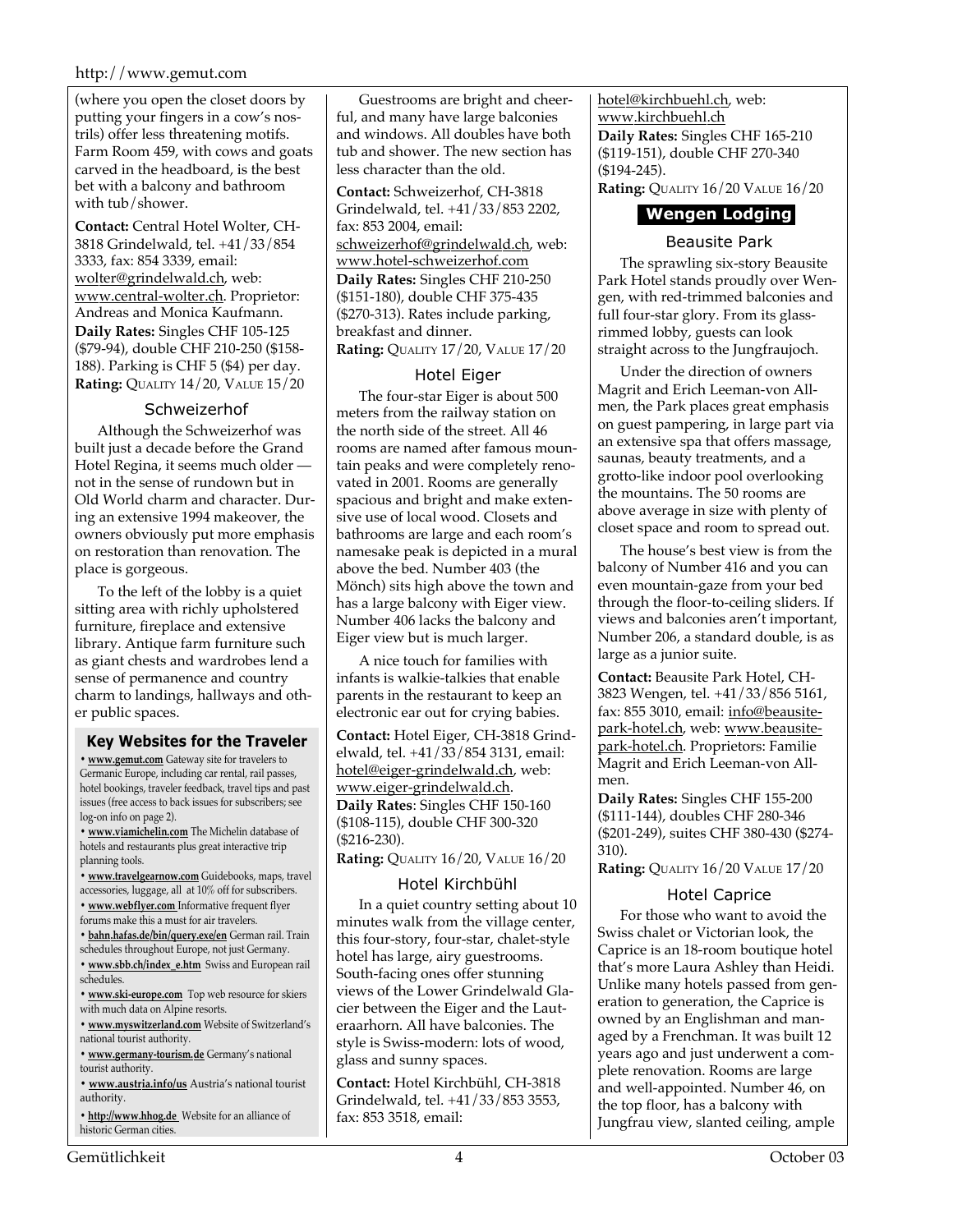closet and a big bathroom with a skylight and Jacuzzi-style tub. Number 26 is an especially large standard double with balcony and mountain view.

**Contact:** Hotel Caprice, CH-3823 Wengen, tel. +41/33/856 0606, fax: 856 0607, email: caprice@wengen.com, web: www.caprice-wengen.ch. **Daily Rates:** Singles CHF 160-270 (\$115-195), doubles CHF 230-300 (\$166- 216), suites CHF 350-460 (\$252-332) **Rating:** QUALITY 16/20 VALUE 15/20

## Hotel Alpenrose

The charming Alpenrose is set on a sunny terrace about a 15 minute-<br>stroll from the village center. stroll from the village center. CHOICE It feels farther than that and most guests prefer the isolation.

The 1881 hotel has a delightful sitting room, parlor, bar, and an excellent restaurant that looks into the Lauterbrunnen Valley. Most of the furniture and many of the carvings and artwork are original and passed down to the current fourth-generation owners (including the charming Frau von Allmen, whose Scottish accent and spirit have stayed with her since she moved here 30 years ago). Though rooms in the hotel proper are more than adequate (with Number 401 being your best bet, followed by Number 301), try to reserve a unit in the adjacent guest house, which feels like a private chalet. Number 506 is your best choice. In addition to spacious, pleasant quarters, it offers a large balcony that overlooks the Breithorn and the valley.

A tiny Alpenrose flaw is its thin walls, though that is somewhat mitigated by the absence of TVs.

**Contact:** Family Hotel Alpenrose, CH-3823 Wengen, tel.: +41/33855 3216, fax: 855 1518, email: info@alpenrose.ch, web: www.alpenrose.ch. Proprietors: P. von Allmen. **Daily Rates:** Singles CHF 126-151 (\$90- 108), doubles CHF 222-324 (\$160-233) **Rating:** QUALITY 14/20 VALUE 16/20

## Hotel Schönegg

The 100-year-old Hotel Schönegg is known for its rustic, laid-back atmosphere and its simple but comfortable guest rooms with wrought-iron

balconies, green shutters, floor-toceiling windows and views to the Jungfrau. Frau Berthod, the hotel's delightful hostess, has filled the Schönegg with charming antiques and matching, harmonious colors, as well as with old wood "recycled" from derelict farmhouses into charming walls and trim. With only 29 rooms, the hotel doesn't take groups, which allows its staff to focus on individuals. The restaurant, with fireplace and garden terrace, is a favorite coffee spot for local farmers, which adds even more character (and characters) to the setting. It's less than five minutes on foot from the rail station and from the cable car to Männlichen summit. The best room is the oversized Number 33 with a balcony facing south to the mountains. Backups would be the slightly smaller Numbers 3 or 8.

**Contact:** Hotel Schönegg, CH-3823 Wengen, tel. +41/33/855 3422, fax: 855 4233, email: schoenegg@tcnet.ch web: www.hotel-schoenegg.ch **Daily Rates**: Singles CHF 100-125 (\$72- 90), doubles CHF 200-250 (\$144-180) **Rating:** QUALITY 15/20 VALUE 15/20

## **Lodging at Kleine Scheidegg**

Hotel Bellevue Des Alpes

At 8,958 feet (2,700 meters), the base of the railway to the Jungfraujoch, the Hotel Bellevue Des Alpes offers 19th-century grand-hotel luxury, not in its polished, refurbished form, but as it was — a once-grand hotel with plenty of Old World style.

Kleine Scheidegg isn't even a village, just a collection of buildings on a mountain plateau high above Lauterbrunnen, Grindelwald and Wengen. Beyond the hotel, the only structures are the train station, a few shops and some utility buildings. When the last train leaves the station that's it, unless you're game for a long, dark descent. But such isolation is exactly what many guests seek.

Every room looks out to one or more of the Eiger, Mönch, Lauberhorn, Wetterhorn, and Jungfrau, and though the hotel is very much alive and not a museum piece, a lot of its furniture, fixtures and decorations could be.

**Contact:** Andreas von Allmen, Hotel Bellevue Des Alpes, CH-3801 Klein Scheidegg, tel. +41/33/855 1212, fax: 855 1294, email: info@scheidegghotels.ch, web: www.scheidegghotels.ch.

**Daily Rates:** Singles CHF 170-210 (\$123-151), doubles CHF 270-410 (\$195-296) including dinner. **Rating:** QUALITY 15/20 VALUE 15/20



## Schweizerhof

The restaurant at the Schweizerhof is charming; expansive and open, with sturdy wood beams, pastel table linens, an old tile oven and tons of character. It's been renovated without losing too much of its sense of tradition. One exceptional dining area has a terra-cotta floor, iron gates, scrollwork along the moldings and wood columns carved and painted with the signs of the zodiac.

The menu features imaginative approaches to traditional dishes. Guests can order entrées in either a large or, for about two-thirds the price, small version. The reduced size is enough for many, especially if preceded by an appetizer. Main dishes include lamb cutlets in a *Rösti* (fried potato) crust, beef fillet with vodka whole-ground mustard sauce, and poached sole stuffed with freshwater crayfish—each for about CHF 42 (\$30) for a large portion and CHF 31 (\$22) for the smaller size. A superb first course is carpaccio of smoked duck breast with apricot chutney and fresh shaved parmesan.

**Contact:** Schweizerhof, CH-3818 Grindelwald, tel.: +41/33/853 2202, fax: 853 2004, email: schweizerhof@grindelwald.ch, web: www.hotel-schweizerhof.com **Rating:** QUALITY 17/20 VALUE 17/20

## Restaurant Kirchbühl

With perhaps the best view of<br>  $\frac{1}{2}$  non-mountain top restau-<br>
t in the Junofrance any non-mountain top restau-EDITOR rant in the Jungfrau region, the Kirchbühl also offers one of the best overall dining experiences. There are actually three restaurants: the main dining room with Swiss and international cuisine, the *Stube* with Swiss specialties such as raclette and fondue, and an Asian restaurant.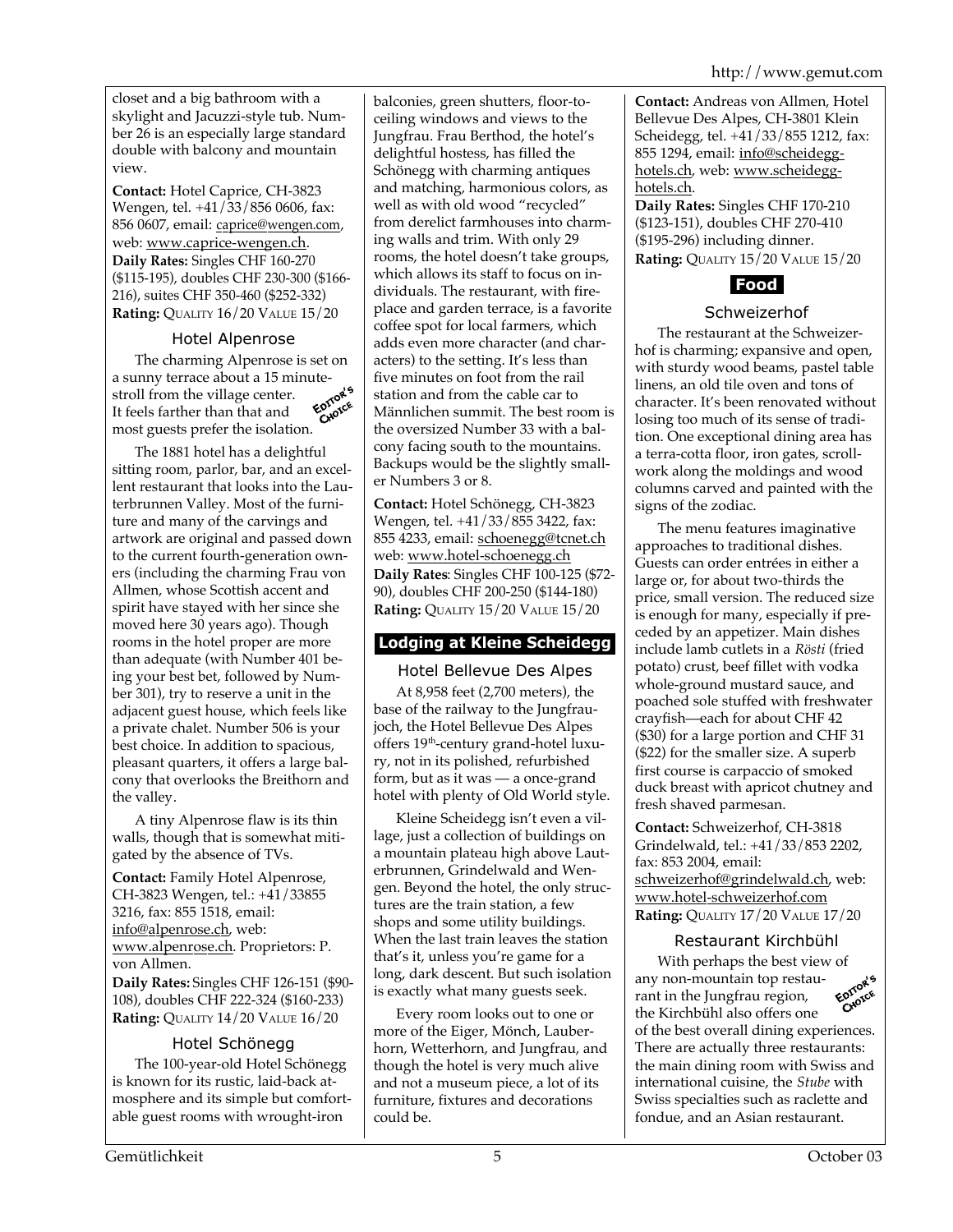#### http://www.gemut.com

Since you can select from all three menus regardless of where you sit, try the main restaurant (or on its outside terrace) just to the left of the Swiss flag. You'll find yourself staring straight down into the maw of the Lower Grindelwald Glacier between the Eiger and the Lauteraarhorn. Kirchbühl's décor is a blend of traditional and modern with a distinctly rural elegance: freshly cut flowers and Stoke-on-Trent chinaware beneath hewn wooden beams. Service is a blend of upscale formality and country warmth. In the main restaurant, entrées are priced in the CHF 35-45 (\$25-32) range. The *Stube's* main dishes are CHF 12-25 (\$9-18). The Asian restaurant falls somewhere in between.

**Contact:** Restaurant Kirchbühl, CH-3818 Grindelwald, tel. +41/33/853 3553, fax: 853 3518, email: Churchill@grindelwald.ch, web: www.grindelwald.ch/churchill.html **Rating:** QUALITY 17/20 VALUE 17/20

#### Barry's

The Hotel Eiger built its Barry's restaurant to resemble a "village" of chalets built within the main dining area. Guests can dine "inside" one of the chalets for privacy or sit on a terrace or balcony or along a passageway. Either way, the otherwise large space is broken up creatively and lends a cheerful note. Although the menu has a range of local and international specialties, the best bet is Barry's Napf, where guests choose from a variety of meats, fruits and vegetables which are then cooked by the chef (Mongolian style). There's also an extensive salad bar with plenty of fruit. Both dishes are all-youcan-eat. Barry, by the way, is a St. Bernard, and you'll see plenty of his stuffed "puppies."

#### **Contact:** Barry's, Hotel Eiger, CH-3818 Grindelwald, tel.: +41/33/854 3131, email: hotel@eigergrindelwald.ch, web: www.eigergrindelwald.ch

**Rating:** QUALITY 15/20 VALUE 16/20

*For past issues covering the Jungfrau region visit www.gemut.com, click Members and enter the login ID and passwords on page 2. Mürren is featured in the July, 2002 issue and the Swiss Travel System was covered in August 2002.*  $\mathbf{K}$ 

#### *UPDATE BERLIN Continued from page 1*

shiny steel and glass emporiums of transport with restaurants and shops.

Under communism, East Berlin's **Friedrichstrasse** was a dispiriting row of ugly buildings. These days, with its glittering **Galerie Lafayette**, five-star hotels and shops such as **Prada** and **Hugo Boss**, it's making noises about challenging the West's **Kurfürstendamm** as the city's premiere shopping street.

The *piece de résistance* of Berlin's comeback is **Potsdamer Platz**, once the city's center but a post-war vacant lot. In the '90s it was Europe's biggest building site and today it seems the incarnation of every futuristic architectural dream design of the past half-century. Housing an IMAX theater, a fascinating film museum, and the great buildings of Daimler-Benz and Sony, it is a must-see for every Berlin visitor.

At *Gemütlichkeit* we think Berlin should stand atop the itinerary of every first-time visitor to Germany, and that frequent travelers will find the city continues to reward regular visits. As New York is to the U.S., Rome to Italy, London to England, and Paris to France, Berlin is to Germany.

And it is our good fortune that the city is not as expensive as Rome, London and Paris. Last year, our survey of the top hotels as listed in the *Michelin Red Guides* showed that five-star hotels in Berlin are about half the price of their counterparts in Paris, London and Rome. In lower priced hotels the ratio is similar.

What follows is a summary of our discoveries of the past year as well as a recounting of a few old favorites.

*To view Gemütlichkeit's Berlin coverage in past issues visit our online archive. (To browse the archive at www.gemut.com use the access codes printed on page 2):*

## **What to See**

Jewish Museum The focus here is not on the Holocaust, as many assume, but on Jewish life in Germany. Plan at least half a day and don't, as we did, spend too much time on the early exhibits. There is a great deal to see and you can wear yourself out before you've been through half of it. Museum personnel are extraordinarily helpful and you can expect security measures upon entry. There is an excellent, reasonably-priced restaurant. Admission to the museum is inexpensive: €5 for adults and €2.5 for seniors. **Contact:** Lindenstraße 9-14, Info: +49/030/25993 300, fax 25993 409, email: info@jmberlin.de, web: www.12-apostel.de/, Transportation: U1, U6, U15, Hallesches Tor or U6, Kochstraße

## Mercedes Welt am Salzufer

Yes, it's a new car showroom, but probably unlike any you've ever seen. In an ocean liner-shaped steel and glass atrium-style enclosure (designed by Bernard Maybeck) that rises some five stories above ground level are two restaurants, a private club with indoor climbing wall and racquet ball courts, and, of course, all those gleaming Mercedes Benz cars, priced from about \$15,000 to more than \$150,000. Brand new and rare vintage models, they are everywhere; on the ramps that wind to upper levels, perched here and there at various heights, and hanging on long cables from overhead steel girders.

About a dozen feet above the main floor, on the flat "roof" of interior office spaces, is an upscale, openair restaurant whose tables are elegantly set with white linen and fine crystal. We chose a table in the main floor's more informal eating area where we kept one eye on huge, high-definition TV screens tuned to CNN and enjoyed a cool *bier vom fass* (on draft), salad and excellent bowls of soup — potato with sliced *Wurst*. Cost for two:  $€14$  (\$16).

**Contact:** Salzufer 1, off Strasse des 17. Juni, near the Tiergarten S-Bahn station.

## Frierichstadtpalast

This surprisingly spectacular Las Vegas-style revue in the *Mitte* is a pleasant leftover from communist times, when tickets to it were used to reward favored party *apparatchiks*.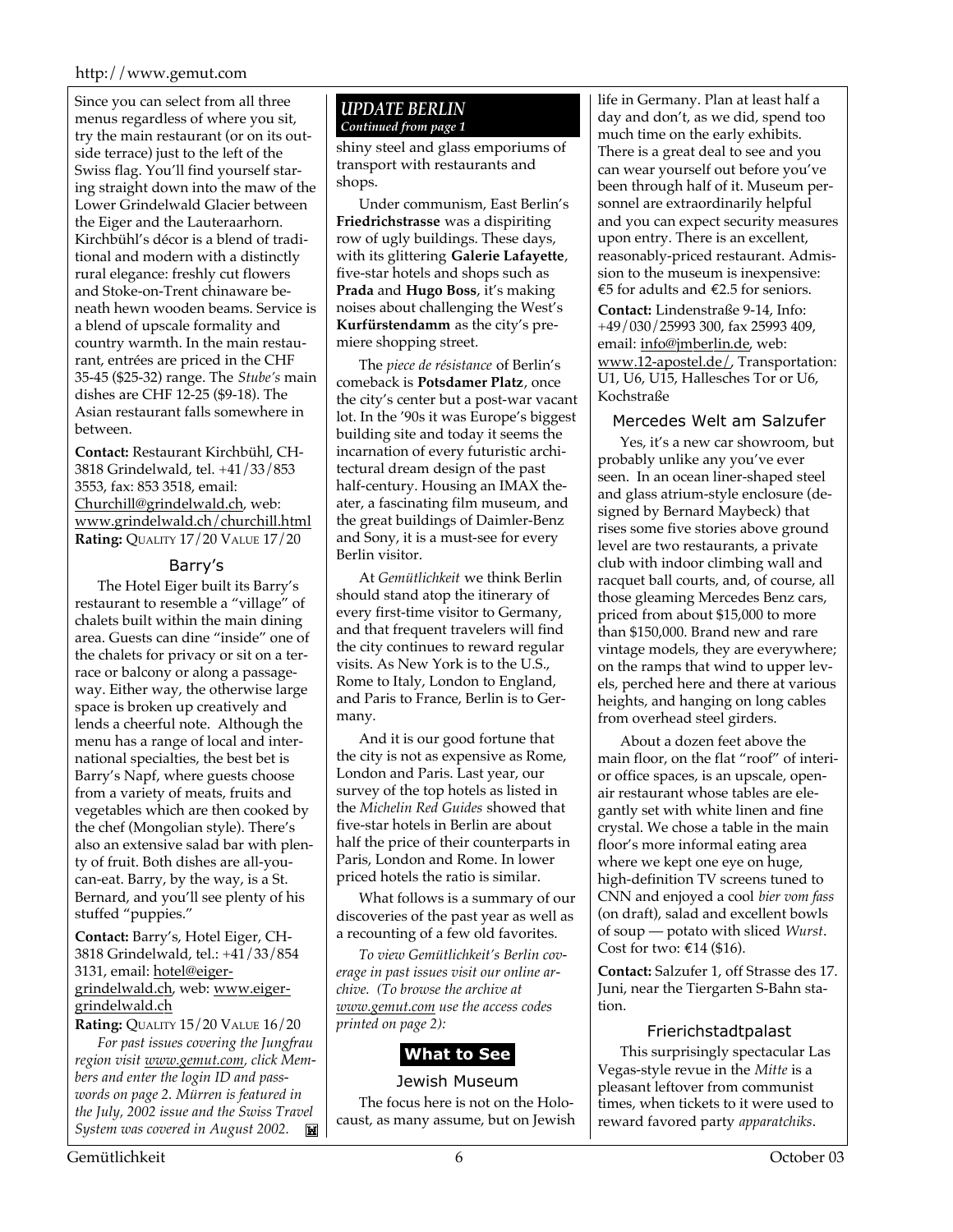There are acrobats, a full orchestra, singers, dancers, opulent costumes and elaborate stagecraft that includes a retractable, mermaid-filled glass swimming pool arising from the center of the stage.

The theater itself, which seats perhaps 3,000, has good sightlines and there is not, as they say, "a bad seat in the house." Though only the cheapest tickets (\$17) were still available on the day of the performance, the seats were excellent.

**Contact:** Friedrichspalast, Friedrichstrasse 107, tel. +49 (030) 23 26 23 26, fax 23 26 23 23, email: tickets@friedrichstadtpalast.de

## **Food**

## Filou

Delightful, moderately-priced Italian restaurant on Bleibtreustrasse in the Savignyplatz neighborhood. Both the welcome and décor **EDITORE** are warm, with the latter featuring brick walls, candlelight, large vases of fresh flowers, polished bare wood tables, and huge, deep stoneware plates. Dishes range from €11 (\$13) for pasta to €34 (\$39) for the five-course menu. Without beverages we paid  $\epsilon$ 47 (\$54) for a late supper for two that included a shared antipasti plate (thinly sliced, very rare beef and salmon in top-grade olive oil, scattered with capers and finely chopped onion); hearty helpings in those stoneware bowls of bow-tie pasta with wild mushrooms and sauteed chunks of seafood and vegetables ( $\text{\textsterling}14/\text{\textsterling}16$ ); and, for dessert, a shared panna cotta (€7/\$8).

**Contact:** Filou, Bleibtreustr. 7, tel. +49/030/313 5543, fax 8867 5437, email: info@filou-berlin.de **Rating:** QUALITY 16/20, VALUE 16/20

## "Die Zwölf Apostel"

Moderately-priced, but tasty Italian food served in a room that is more Sistine Chapel than Berlin restaurant. Opulent wall and ceiling frescos. Good pasta, fresh salads, and large, delicious pizzas.

There are two "12 Apostles" one in the Savignyplatz neighborhood (open 24-hours) and another on Georgenstrasse in the old East, where we dined. The restaurant is located in a building under the S-Bahn tracks in a row of fascinating antique shops.

Dinner for four was  $\epsilon$ 64 (\$74), a price that included rather a lot of the house red wine, a decent merlot. Fettucine Pomodoro was €8 (\$9), and a large pizza cost €11.25 (\$13). The latter is half-price at lunch time and there is live piano music after 9pm at the Georgenstrasse location.

**Contact:** Georgenstrasse 2, tel. +49/ 030/201 0222, or Bleibtreustrasse 49, tel. +49/030/312 1433, web: www.12 apostel.de.

**Rating: QUALITY 13/20, VALUE 16/20** 

## Restaurant Diekmann

This slick little bistro not far off<br>Ku'damm produced one the Ku'damm produced one EDITOR of the best Berlin meals in recent memory. The original of three locations, Diekmann has successfully inserted itself into that hardto-locate slot between the expensive, fussy restaurants Michelin likes to award stars to, and the traditional meat and potatoes places.

Simple but attractive décor features herringbone wood floors, bent wood chairs, and white tablecloths.

What comes out of the kitchen fillet of beef in a brown reduction sauce accompanied by mashed potatoes with celery, for example — *sounds* simple, even pedestrian, until your first bites. There must be secret ingredients. Given the atmosphere and quality of food, Diekmann is a bargain. The three-course menu is  $\epsilon$ 35 (\$41); add a fourth and it's €41 (\$48).

A very pleasant surprise was the silky half-liter of Rioja house wine for €21 (\$24).

Dinner for four without beverages was €152 (\$176).

**Contact:** Meinekestrasse 7, 10719 Berlin Charlottenburg, tel. +49/030/ 883 33 21, fax 857 294 77, web: www.j-diekmann.de/ **Rating:** QUALITY 17/20 , VALUE 16/20

## **Where to Stay**

## Hotel Art Nouveau

Savvy, world-wise travelers themselves, Christine and Gerd Schlenzka<br>own and operate the hotel we<br>think offers Berlin's host of own and operate the hotel we Epironce think offers Berlin's best combination of comfort, location,

charm and value. The Savignyplatz neighborhood — near the Ku'damm and full of good restaurants and interesting shops — is our recommended Berlin headquarters locale and the Art Nouveau is on its southwestern edge.

Rooms in the pre-war building have hardwood floors, high-ceilings, tall windows, and no two are alike. Furnishings and art pieces are personally chosen by Frau Schlenzka, who has a decided flair in such matters.

The hotel's pleasant common room, with its view of the Berlin skyline, seems always full of sunlight and is a cheery spot to partake the daily breakfast buffet or, in the evening, to sip a beverage from the honor bar (just write down your room number and what you had).

The Schlenzka's steer their guests toward the neighborhood's best restaurants and recommend worthwhile sights that aren't in the guidebooks — the previously mentioned **Mercedes Welt am Salzufer**, for example.

**Contact:** Hotel Art Nouveau, Leibnizstrasse 59, 10629 Berlin tel.: +49/030/32 77 44 0, fax 32 77 44 40, email: info@hotelartnouveau.de, web: www.hotelartnouveau.de. **Daily Rates:** Singles €95 to 140 (\$110- 162), doubles €110 to 165 (\$127-191). *Gemütlichkeit* subscribers get 10% off. **Rating:** QUALITY 16/20, VALUE 16/20

## Art Hotel Am See

For bargain hunters who don't have to be in the center of the city, the Schlenzka's second hotel is our choice. Located in the Kladow district on the lake formed by the Havel, it was recently refurbished and has been open under Schlenzka management only a few months.

Rooms are large, decorated in the Art Nouveau style and many have lake views.

Frequent public transportation takes guests to the center in about 20 minutes. There is a 10% *Gemütlichkeit* discount.

**Contact:** Art Hotel am See, Imchenallee, Alt-Kladow, Berlin, tel. +49/ 030/36 50 033, email: info@arthotelamsee.de.